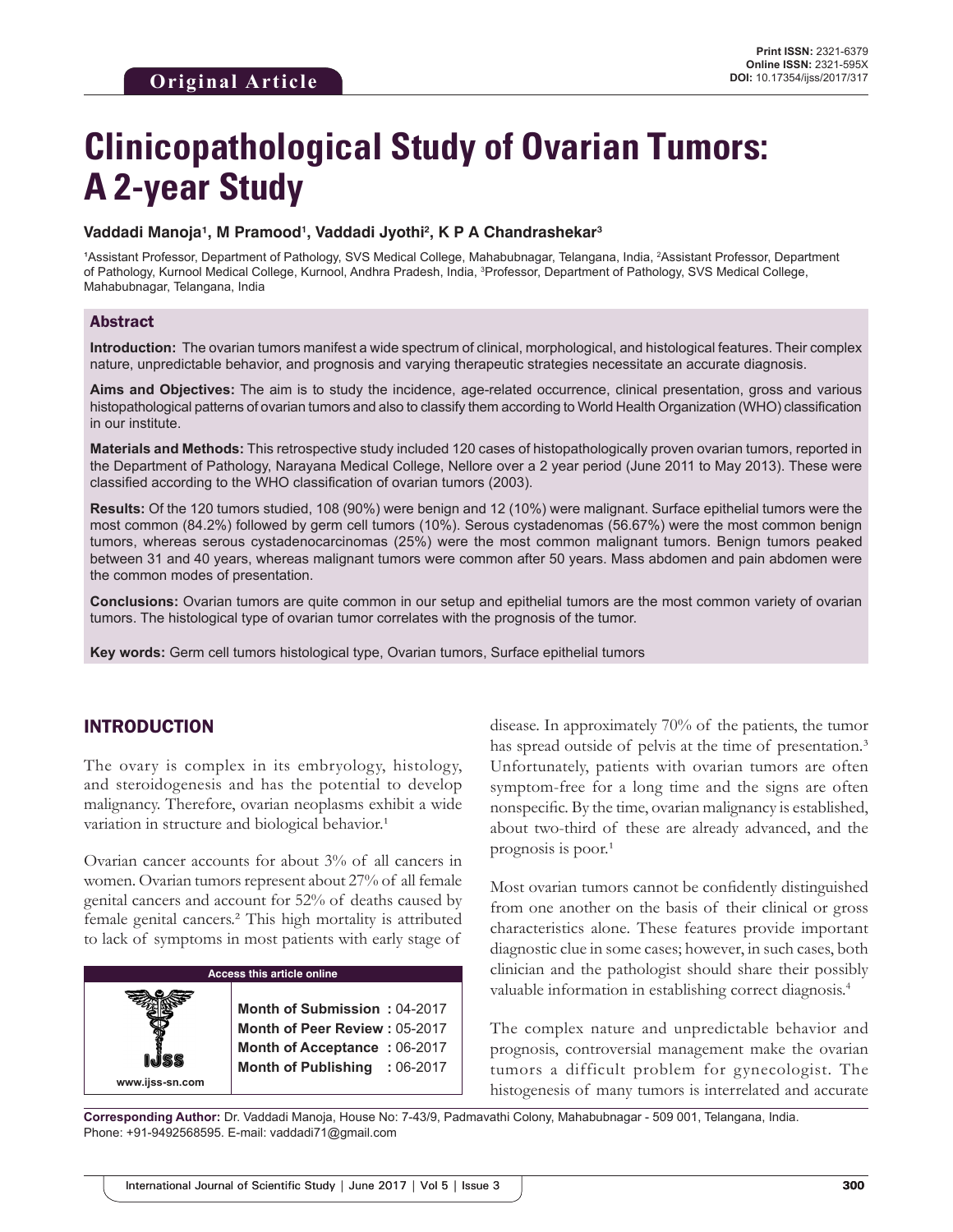histopathological diagnosis is needed for effective treatment.

## **Aims and Objectives**

The objectives of the present study are:

- 1. To classify the ovarian neoplasms as per the World Health Organization (WHO) classification,
- 2. To study the histological subtypes of ovarian neoplasms,
- 3. To study the distribution of ovarian neoplasms,
- 4. To study the age distributions of various tumors,
- 5. To correlate histopathology with clinical findings.

# MATERIALS AND METHODS

In our retrospective study, 120 cases of ovarian tumors were studied from June 2011 to May 2013 in the Department of Pathology, Narayana Medical College and Hospital, Nellore, India. All the materials such as blocks and slides available in the department were studied.

The data were collected on a pro forma, which consists of the relevant information about age, clinical presentation, size of tumor, bilaterality, provisional diagnosis, operative findings, and histopathological analysis.

Specimens without the complete information were excluded from the study. The slides were stained with hematoxylin and eosin (H and E) stain and reviewed. In addition to H AND E, special stains, periodic acid-Schiff and reticulin stains, were done whenever necessary.

# RESULTS

In the present study, 120 cases of ovarian neoplasms were studied during 2 years from June 2011 to May 2013.

### **Frequency of Benign and Malignant Tumors of Ovary**

Out of 120 neoplastic lesions, 108 cases were benign comprising 90% and 12 cases were malignant accounting for 10% (Table 1).

**The Clinical Presentation of the Patients with Ovarian Tumor**

The most common symptom was mass per abdomen (49 cases; 40.8%) followed by pain abdomen (45 cases; 37.5%), menstrual abnormalities (1 cases; 10%), gastrointestinal disturbances (8 cases; 6.7%), and infertility (3 cases; 2.5%) (Table 2).

## **Distribution of Tumors in the Different Age Groups**

The youngest case was a 12-year-old child with immature teratoma involving both ovaries and the oldest case was a 75-year-old female with serous cystadenoma. Majority of the cases (35 cases; 29.2%) were in the age group of 31-40 years, followed by 21-30 years age group (30 cases; 25%) and 41-50 years age group (22 cases; 18.3%) (Table 3).

## **Laterality of Ovarian Tumors**

In the present study, majority of the benign tumors (100 cases) were unilateral accounting for 92.6% and only 8 cases (7.4%) had bilateral tumors. Among the malignant tumors, 9 cases had unilateral tumors accounting for 75% and 3 cases (25%) had bilateral tumors (Table 4).

### **Size Ranges of Ovarian Neoplasms**

In the present study, most of the tumors (55 cases) were in 5-9 cm size range accounting for 45.8%, followed by 10-19 cm size range (30 cases; 25%). Most of the tumors in 5-9 cm size range were benign in nature. Most of the

## **Table 1: Frequency of benign and malignant tumors of ovary**

| Type of neoplasm | $n$ (%)  |
|------------------|----------|
| Benign           | 108 (90) |
| Malignant        | 12(10)   |

## **Table 2: The clinical presentation of the patients with ovarian tumor**

| <b>Clinical features</b>        | $n$ (%)   |
|---------------------------------|-----------|
| Mass per abdomen                | 49 (40.8) |
| Pain abdomen                    | 45 (37.5) |
| GI disturbances                 | 8(6.7)    |
| Loss of weight/loss of appetite | 2(1.7)    |
| Ascites                         | 1(0.8)    |
| Menstrual abnormality           | 12(10)    |
| Infertility                     | 3(2.5)    |
| Total                           | 120 (100) |

### **Table 3: Distribution of tumors in the different age groups**

| Age group (years) | $n$ (%)   |
|-------------------|-----------|
| $1 - 10$          |           |
| $11 - 20$         | 14 (11.7) |
| $21 - 30$         | 30(25)    |
| $31 - 40$         | 35(29.2)  |
| 41-50             | 22(18.3)  |
| 51-60             | 11(9.2)   |
| 61-70             | 7(5.8)    |
| 71-80             | 1(0.8)    |
| Total             | 120 (100) |

| Table 4: Laterality of ovarian tumors |            |               |  |
|---------------------------------------|------------|---------------|--|
| Laterality                            | Benign (%) | Malignant (%) |  |
| Unilateral                            | 100 (92.6) | 9(75)         |  |
| <b>Bilateral</b>                      | 8(7.4)     | 3(25)         |  |
| Total                                 | 108 (100)  | 12 (100)      |  |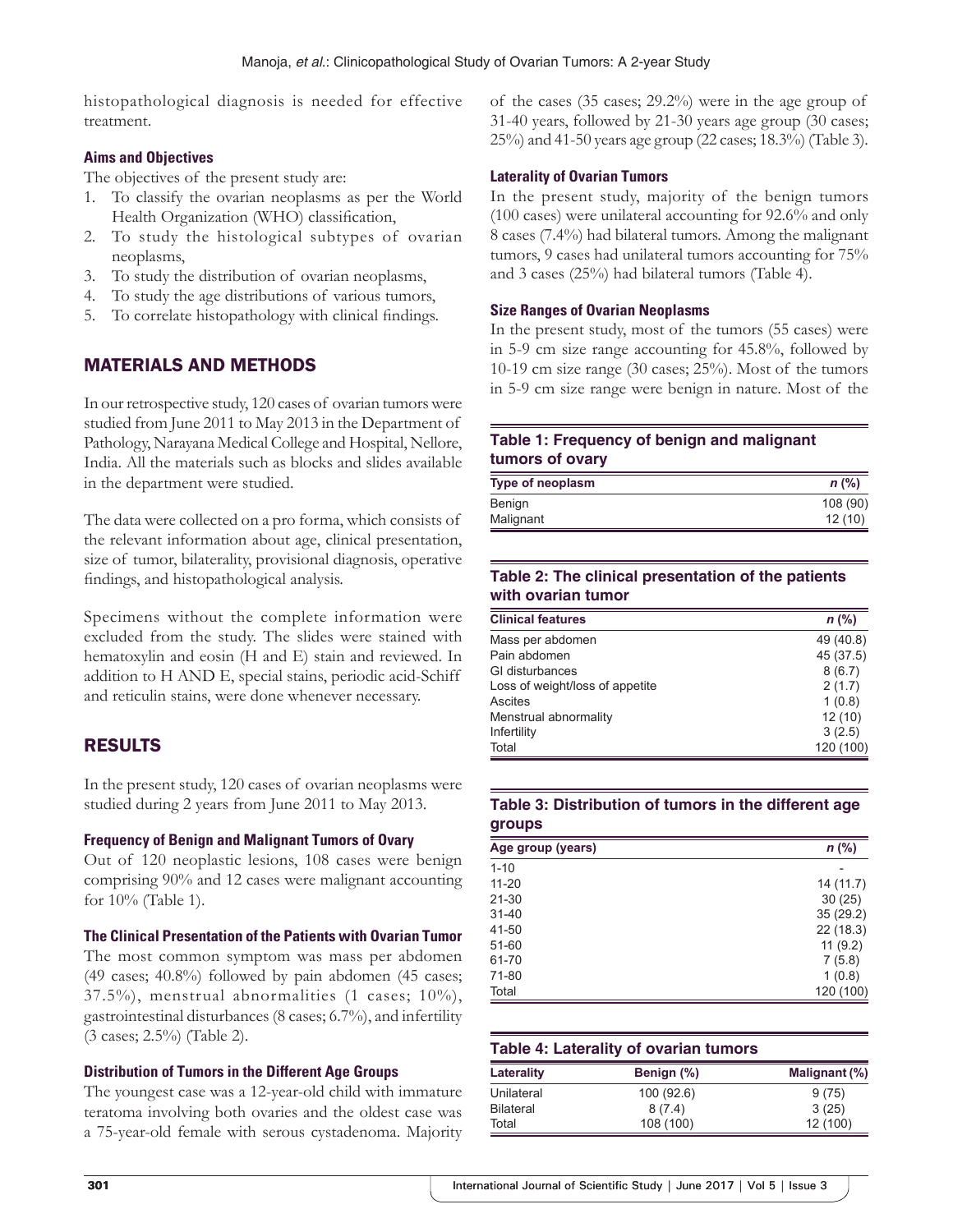large tumors (>20 cm) were malignant accounting for 5% (6 cases) (Table 5).

#### **Cut Section of Ovarian Neoplasms**

In the present study, majority of ovarian neoplasms (86 cases; 71.7%) showed cystic areas on cut section, of which most of them were benign (85 cases; 98.8%). Among the malignant tumors, most of the tumors (7 cases, 58.3%) showed solid and cystic areas (Table 6).

#### **Histological Types of Ovarian Neoplasms**

Surface epithelial tumors accounted for 84.2% (101 cases) and formed the major group of ovarian tumors, followed by germ cell tumors (12 cases; 10%) and sex cord-stromal tumors (5 cases; 4.2%). One case showed secondary deposits (0.8%) and one case was an undifferentiated tumor (0.8%) (Table 7).

# DISTRIBUTION OF CASES ACCORDING TO THE WHO CLASSIFICATION (2003)<sup>5</sup>

Among the surface epithelial-stromal tumors, serous cystadenomas were the most common (68 cases; 56.7%).

Among the germ cell tumors, benign cystic teratomas were the most common (11 cases; 9.2%). Immature teratoma was the only malignant case presented at the age of 12 years, involving both the ovaries. Among the 5 sex cord-stromal tumors, granulosa cell tumors were the most common (2 cases 1.7%). One case was an adult granulosa cell tumor with all the classical features, and another case was a juvenile granulosa cell tumor of well-differentiated type. Both the cases had TNM staging of T1a NxMx. One case was a Leydig cell tumor, presented at the age of 35 years as a unilateral solid tumor with primary infertility. Another case was a gynandroblastoma, presented at the age of 60 years involving the bladder, and only one case was a benign sex cord-stromal tumor with bilateral fibromas in a 12-year-old girl (Table 8).

| Table 5: Size ranges of ovarian neoplasms |           |  |
|-------------------------------------------|-----------|--|
| Size (cm)                                 | $n$ (%)   |  |
| $<$ 4                                     | 29(24)    |  |
| $5-9$                                     | 55 (45.8) |  |
| $10-19$                                   | 30(25)    |  |
| >20                                       | 6(5)      |  |
| Total                                     | 120 (100) |  |

| Table 6: Cut section of ovarian neoplasms |               |              |              |       |  |
|-------------------------------------------|---------------|--------------|--------------|-------|--|
| Type of neoplasm                          | <b>Cystic</b> | <b>Solid</b> | Cystic+solid | Total |  |
| Benign                                    | 85 (78.7)     | 1(0.9)       | 22(20.4)     | 108   |  |
| Malignant                                 | 1(8.3)        | 4(33.3)      | 7(58.4)      | 12    |  |
| Total                                     | 86            | 5            | 29           | 120   |  |

## **DISCUSSION**

Ovarian tumors manifest a wide spectrum of clinical morphological and histological features. Cancers of the ovary rank second, next to malignancies of cervix among female genital tract. They have become increasingly important not only because of large variety of neoplastic entities but also because of increased mortality rates.

In the present study, 120 ovarian neoplasms were recorded during the study (June 2011-May 2013). The retrospective study with regards to ovarian neoplasms was done in a detailed manner. Clinical and pathological findings of these tumors were analyzed and correlated with different studies. According to the studies, the frequency of benign lesions was more when compared to malignant lesions of the ovary. Our observations were very much similar.

#### **Frequency of Benign and Malignant Tumors of Ovary**

In the present study, 108 cases (90%) were benign and 12 cases (10%) were malignant. This is similar to the studies conducted by Gupta et al.,<sup>6</sup> Jha and Karki,<sup>7</sup> Kuladeepa et al.,<sup>8</sup>

| Table 7: Histological types of ovarian neoplasms |            |  |  |
|--------------------------------------------------|------------|--|--|
| <b>Tumor type</b>                                | $n$ (%)    |  |  |
| Surface epithelial-stromal tumors                | 101 (84.2) |  |  |
| Sex cord-stromal tumors                          | 5(4.2)     |  |  |
| Germ cell tumors                                 | 12(10)     |  |  |
| Metastatic tumors                                | 1(0.8)     |  |  |
| Unclassified tumors                              | 1(0.8)     |  |  |
| Total                                            | 120 (100)  |  |  |

## **Table 8: Distribution of cases according to the classification (2003)<sup>5</sup>**

| <b>Histological sub types</b>        | $n$ (%)    |
|--------------------------------------|------------|
| Surface epithelial-stromal tumors    | 101 (84.2) |
| Serous cystadenoma                   | 68 (56.7)  |
| Serous cystadenofibroma              | 2(1.7)     |
| Papillary serous cystadenoma         | 5 (4.2)    |
| Mucinous cystadenoma                 | 21 (17.5)  |
| Papillary serous cyst adenocarcinoma | 3(2.5)     |
| Mucinous carcinoma                   | 1(0.8)     |
| Mixed serous and mucinous carcinoma  | 1(0.8)     |
| Sex cord-stromal tumors              | 5 (4.2)    |
| Fibroma                              | 1(0.8)     |
| Granulosa cell tumor                 | 2(1.7)     |
| Leydig cell tumor                    | 1(0.8)     |
| Gynandroblastoma                     | 1(0.8)     |
| Germ cell tumors                     | 12 (10)    |
| Benign cystic teratoma               | 11(9.2)    |
| Immature teratoma                    | 1(0.8)     |
| Metastatic carcinoma                 | 1(0.8)     |
| Unclassified carcinoma               | 1(0.8)     |
| Total                                | 120 (100)  |

WHO: World Health Organization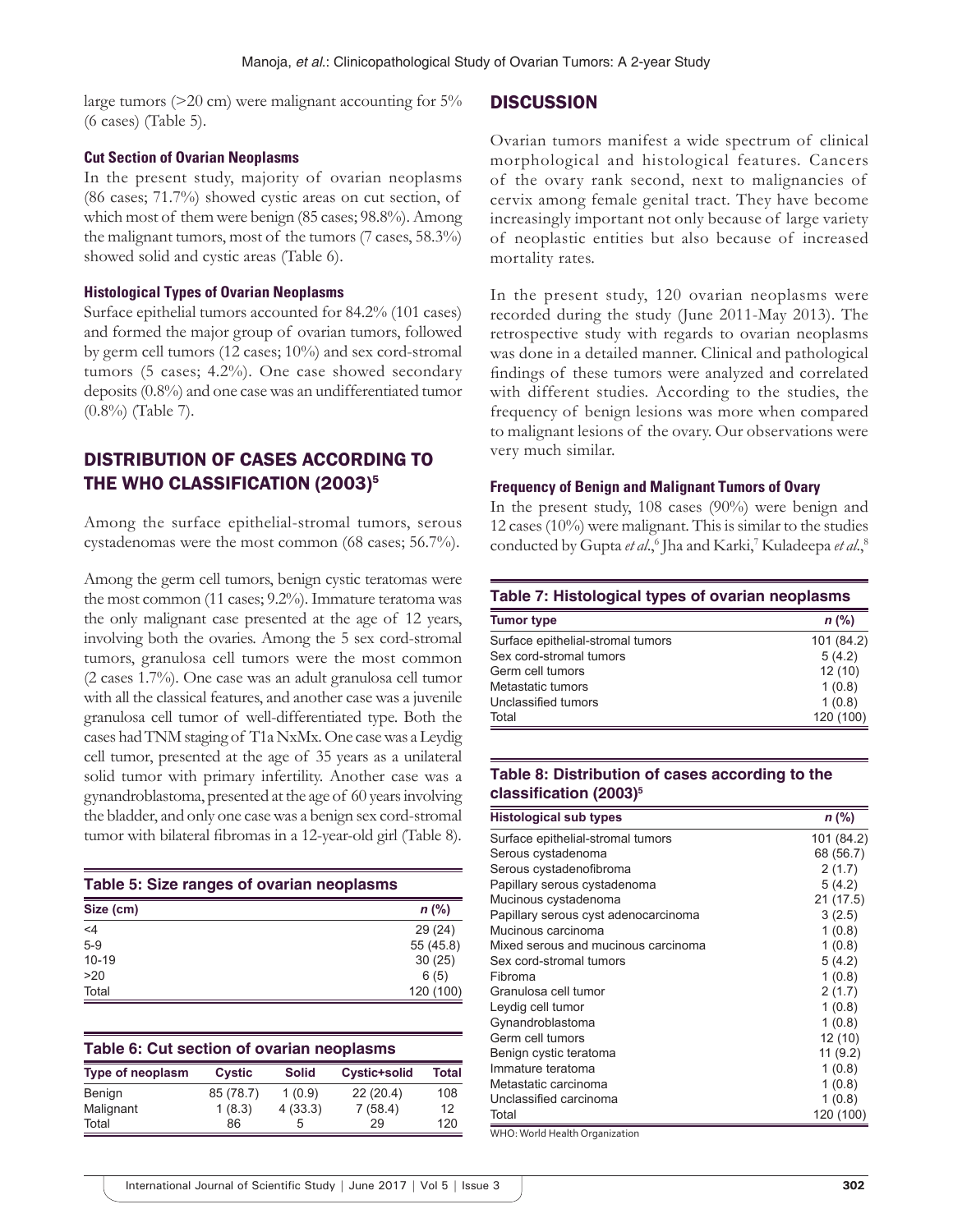and Shoail et al.,<sup>9</sup> showing that the frequency of benign ovarian tumors was more compared to that of borderline and malignant (Table 9).

## **Comparison of Clinical Presentations in Benign Ovarian Neoplasms**

In the present study, most of the patients with benign ovarian neoplasms presented with mass per abdomen (42.6%), followed by pain abdomen in 38.9% of cases. This observation was very much similar to the studies

conducted by Kuladeepa *et al*. 8 In the study done by Yasmin *et al.*,<sup>10</sup> pain abdomen was the most common symptom (Table 10).

## **Comparison of Clinical Presentations in Malignant Ovarian Neoplasms**

Studies conducted by Randhawa and Lata<sup>11</sup> and Goff *et al.* (2000)<sup>12</sup> showed mass per abdomen (25%) and pain abdomen (25%) as the most common symptom, similar to our study (Table 11).

## **Table 9: Frequency of benign and malignant tumors of ovary**

| <b>Study</b>       | Benign % | <b>Borderline %</b>      | <b>Malignant %</b> |
|--------------------|----------|--------------------------|--------------------|
| Gupta et al.       | 72.9     | 4.1                      | 22.9               |
| Jha and Karki      | 83.9     | $\overline{\phantom{0}}$ | 16.1               |
| Kuladeepa et al.   | 82.35    | 3.68                     | 13.97              |
| From Shoail et al. | 74.8     | 1.6                      | 23.4               |
| Present study      | 90       | $\overline{\phantom{0}}$ | 10                 |

## **Table 10: Comparison of clinical presentations in benign ovarian neoplasms**

| <b>Symptoms</b>                        | Yasmin et al.            | Kuladeep et al. | <b>Present Study</b> |
|----------------------------------------|--------------------------|-----------------|----------------------|
| Mass per abdomen                       | 14.71                    | 67.16           | 42.6                 |
| Pain abdomen                           | 70.59                    | 63.4            | 38.9                 |
| Menstrual irregularity/post-menopausal | 4.41                     | 14.9            | 9.3                  |
| bleeding                               |                          |                 |                      |
| Ascites                                | $\overline{\phantom{0}}$ | 4.47            |                      |
| GI disturbances                        | 7.35                     | 11.94           | 7.4                  |
| Urinary symptoms                       | 2.94                     | 5.97            |                      |
| Infertility                            | $\overline{\phantom{0}}$ | 0.04            | 1.8                  |
| Loss of appetite/loss of weight        |                          | 4.47            |                      |

## **Table 11: Comparison of clinical presentations in malignant ovarian neoplasms**

| <b>Symptoms</b>          | <b>Randhwa and Lata</b>  | Goff et al. (2004) | <b>Present Study</b> |
|--------------------------|--------------------------|--------------------|----------------------|
| Mass per abdomen         | 75                       | 43                 | 25                   |
| Pain abdomen             | 55                       | 22                 | 25                   |
| Menstrual irregularity/  | 12.5                     |                    | 16.7                 |
| post-menopausal bleeding |                          |                    |                      |
| Ascites                  |                          | 27                 | 8.3                  |
| GI disturbances          | 10                       | 24                 | 0                    |
| Urinary symptoms         | 2.5                      | 16                 |                      |
| Infertility              |                          |                    | 8.3                  |
| Loss of appetite/loss of | $\overline{\phantom{a}}$ | 34                 | 16.7                 |
| weight                   |                          |                    |                      |

## **Table 12: Distribution of ovarian tumors in different age groups**

| Age in years | Jagadeeshwari et al. (1971)<br>$n=265$ (%) | <b>Verma and Bhatia</b><br>$n=403$ (%) | Ashraf et al.<br>$n=212(%)$ | <b>Present study</b>   |                      |
|--------------|--------------------------------------------|----------------------------------------|-----------------------------|------------------------|----------------------|
|              |                                            |                                        |                             | <b>Number of cases</b> | <b>Present study</b> |
| $1 - 10$     |                                            | 4(3.01)                                | 1(0.47)                     | 0                      |                      |
| $11 - 20$    | 10 (10.53)                                 | 13 (9.77)                              | 27 (12.74)                  | 14                     | 11.6                 |
| 21-30        | 25 (26.32)                                 | 23 (17.29)                             | 64 (30.19)                  | 30                     | 25                   |
| $31 - 40$    | 28 (29.47)                                 | 63 (27.07)                             | 48 (22.64)                  | 35                     | 29.2                 |
| 41-50        | 20 (21.05)                                 | 29 (21.80)                             | 39 (18.40)                  | 22                     | 18.3                 |
| $51 - 60$    | 9(9.47)                                    | 22 (16.54)                             | 22 (10.38)                  | 11                     | 9.2                  |
| 61-70        | 3(3.16)                                    | 4 (3.01)                               | 08 (3.77)                   |                        | 5.8                  |
| >70          |                                            | 2(1.50)                                | 03(1.41)                    |                        | 0.9                  |
| Total        | 95 (100)                                   | 133 (100)                              | 212 (100)                   | 120                    | 100                  |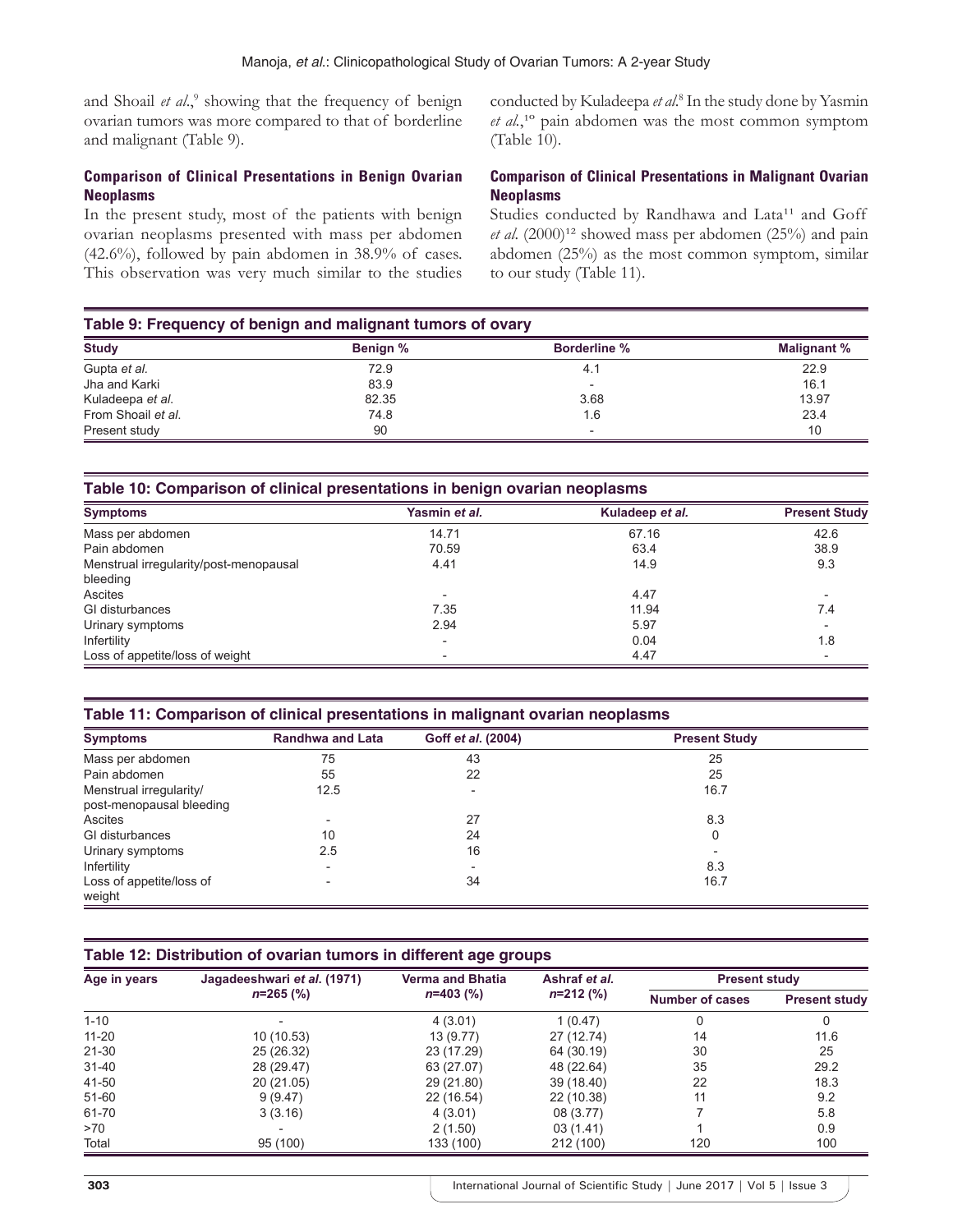#### **Distribution of Ovarian Tumors in Different Age Groups**

Our present study was similar to the studies conducted by Jagadeeshwari et al. (1990)<sup>13</sup> and Verma and Bhatia,<sup>14</sup> in which the frequency of ovarian tumors was more in the age group 31-40 years and ameena ashraf *et al*. (2012)<sup>15</sup> showed 21-30 years (Table 12).

#### **Laterality of Benign Ovarian Tumors**

The observation was very much similar to the studies conducted by Pilli et al.,<sup>16</sup> Jha and Karki,<sup>7</sup> and Kuladeepa

## **Table 13: Comparison of laterality of benign ovarian neoplasms**

| <b>Study</b>     | <b>Unilateral</b> | <b>Bilateral</b> |  |
|------------------|-------------------|------------------|--|
| Pilli et al.     | 922               | 7.8              |  |
| Jha and Karki    | 93.3              | 6.67             |  |
| Kuladeepa et al. | 93.75             | 6.25             |  |
| Present study    | 926               | 74               |  |

## **Table 14: Comparison of laterality of malignant ovarian neoplasms**

| <b>Study</b>         | <b>Unilateral</b> | <b>Bilateral</b> |
|----------------------|-------------------|------------------|
| Prabhakar and Maingi | 78.10             | 21.9             |
| Misra et al.         | 82.98             | 17.02            |
| Couto et al.         | 724               | 276              |
| Kuladeepa et al.     | 68.42             | 31.58            |
| Present study        | 75                | 25               |

### **Table 15: Comparison of size ranges**

| Size in cm | Okugawa et al.<br>$n=1648$ (%) | <b>Present study</b><br>$n$ (%) |  |
|------------|--------------------------------|---------------------------------|--|
| $<$ 4      | 100 (6.07)                     | 29(24.2)                        |  |
| $5-9$      | 658 (39.93)                    | 55 (45.8)                       |  |
| $10 - 19$  | 589 (35.74)                    | 30(25)                          |  |
| >20        | 152 (9.22)                     | 6(5)                            |  |
| Total      | 1648 (100)                     | 120 (100)                       |  |

et al.<sup>8</sup> showing most of the benign tumors were unilateral, of which most of them were surface epithelial tumors and germ cell tumors (Table 13).

#### **Laterality of Malignant Ovarian Tumors**

Our observations were very much similar to the studies conducted by Prabhakar and Maingi,<sup>17</sup> Misra et al.,<sup>18</sup> Couto et al.,<sup>18</sup> and Kuladeepa et al.<sup>19</sup> showing that most of the malignant tumors are unilateral (Table 14).

#### **Comparison of Size Ranges**

Our study was similar to the study conducted by Okugawa *et al*.,²º which had the mean size of 4-9 cm (Table 15).

#### **Frequency of Histological Types of Ovarian Neoplasms**

Our study was similar to Ramachandran et al.,<sup>21</sup> Verma and Bhatia,14 Swamy and Satyanarayana,²² and Mondal *et al*. and Ashraf *et al.*, 15 in which surface epithelial tumors were the most common, followed by germ cell tumors (Table 16).

#### **Frequency of Different Classes of Benign and Malignant Ovarian Tumors**

Our study was similar to that of Jha and Karki.<sup>7</sup> Surface epithelial tumors had a higher incidence in both benign and malignant ovarian tumors (Table 17).

## **CONCLUSION**

The ovarian tumors manifest a complex wide spectrum of clinical and pathological features. Correlation of age, clinical features, gross, various histological patterns, and categorizing according to the WHO classification help in early and accurate diagnosis as well as prognosis of ovarian tumors. Although histopathological study is still the gold standard in diagnosing most of the primary ovarian tumors, may be supplemented by the newer techniques such as

#### **Table 16: Comparison of histological types of ovarian neoplasms**

| <b>Types of tumors</b>            | Swamy and<br>Satyanarayana (n=120) | Ashraf $et al. (n=127)$  | Jha and<br>Karki (n=161) | Santhosh et al. (n=957) | <b>Present</b><br>study $n=120$ |
|-----------------------------------|------------------------------------|--------------------------|--------------------------|-------------------------|---------------------------------|
| Surface epithelial-stromal tumors | 61.6                               | 52.76                    | 82.2                     | 67.9                    | 84.2                            |
| Sex cord-stromal tumors           | 21.7                               | 43.31                    | 42.2                     | 5.6                     | 4.2                             |
| Germ cell tumors                  | 11.7                               | 3.15                     | 3.1                      | 23.1                    | 10                              |
| Metastatic tumors                 | 5.0                                | 0.78                     | 2.4                      | 3.2                     | 0.8                             |
| Miscellaneous                     | $\overline{\phantom{0}}$           | $\overline{\phantom{a}}$ | $\overline{\phantom{a}}$ |                         | 0.8                             |

#### **Table 17: Comparison of different classes of benign and malignant ovarian tumors**

| <b>Classes of tumors</b>  | Jha and Karki |               | <b>Present study</b>     |                    |
|---------------------------|---------------|---------------|--------------------------|--------------------|
|                           | Benign (%)    | Malignant (%) | Benign %                 | <b>Malignant %</b> |
| Surface epithelial tumors | 66 (41)       | 18(11.2)      | 80                       | 4.2                |
| Sex cord-stromal tumors   | 4(2.5)        | 1(0.6)        | 0.8                      | 3.4                |
| Germ cell tumors          | 65 (40.3)     | 3(1.9)        | 9.2                      | 0.8                |
| Metastatic                | -             | 4(2.5)        | $\overline{\phantom{a}}$ | 0.8                |
| <b>Miscellaneous</b>      |               |               |                          | 0.8                |